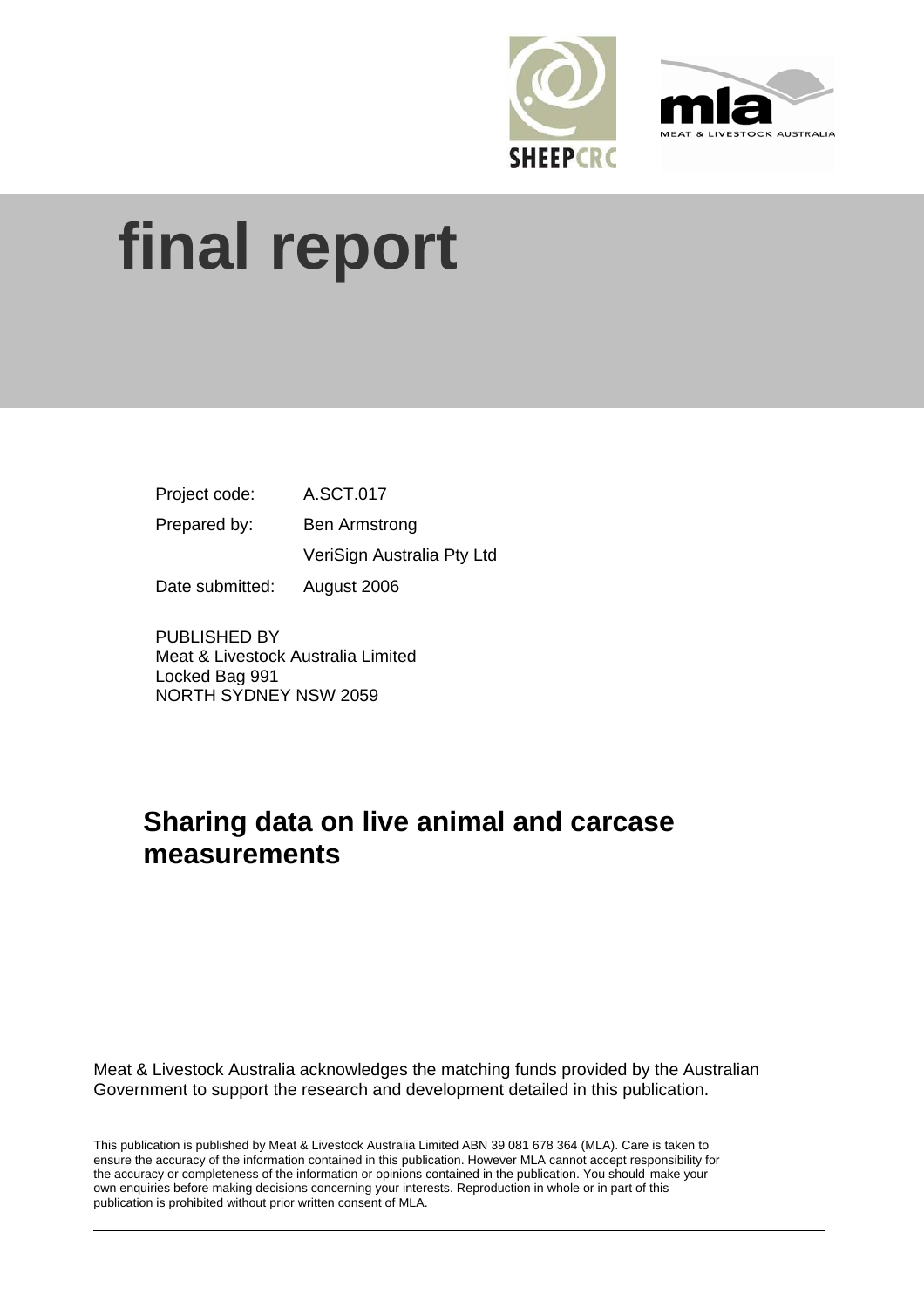# **Contents**

|                         |                                      | Page |
|-------------------------|--------------------------------------|------|
| 1                       |                                      |      |
| $\mathbf{2}$            |                                      |      |
| $\mathbf{3}$            | Lessons Learned and Recommendations4 |      |
| $\overline{\mathbf{4}}$ |                                      |      |
| 5                       |                                      |      |
| 5.1<br>5.2<br>5.3       |                                      |      |
| 5.3.1                   |                                      |      |
| 5.3.2<br>5.4            |                                      |      |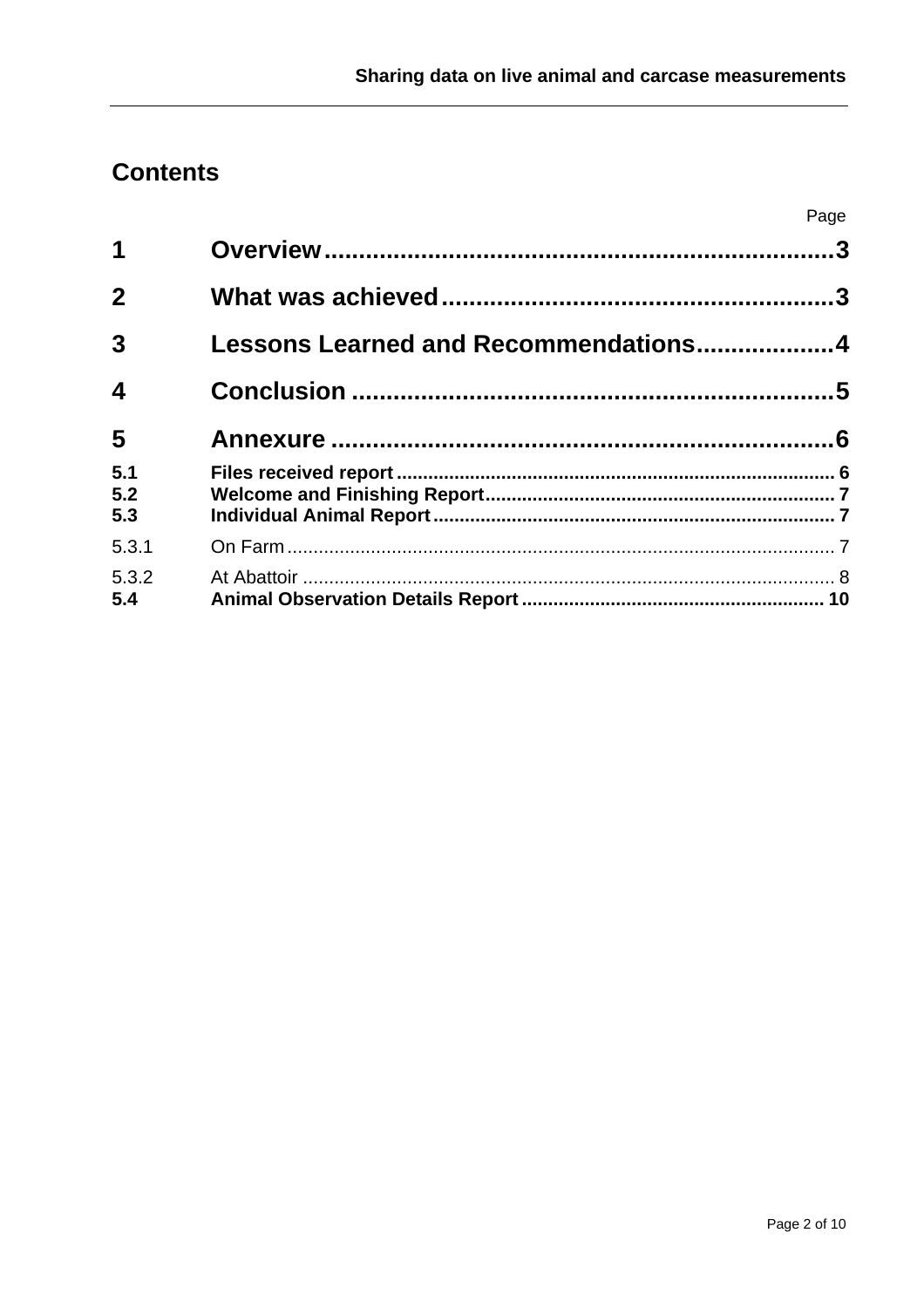## **1 Overview**

The purpose of the project was to develop a system for real-time data sharing between producers and abattoirs to facilitate better management, genetic selection, feedback and traceability of meat and animal products.

The project used walk on weighers, manual data collection and RFID readers installed at the Hillside abattoir to collect information about the identity and weight of sheep from several producer properties that supply the Hillside abattoir.

**Figure 1** shows a diagrammatic representation of the project.



### **2 What was achieved**

On completion of the related project SCT.005 the infrastructure to collect data from the abattoir was in place including placing RFID tags on gambrel hooks and the associated infrastructure to read the hooks as they passed several locations within the abattoir.

Several walk on weighers were deployed at the Treford and Shaddock farms by the Sheep CRC to collect live weight animal data and identity information.

Information was obtained from the abattoir system, the walk on weighers and other files and provided to VeriSign system within project SCT017 where the abattoir and on farm data were related to each other to show a near real time view of live animal growth rates and predicted finishing dates or the yield and finishing information of processed animals. Algorithms provided by the Sheep CRC were used to filter out erroneous data and also to perform predictions based on a linear growth model.

Tasks conducted for the project included:

- Several meetings to agree on the scope, progress of the project and the final review meeting
- Initial scoping and investigation of the solution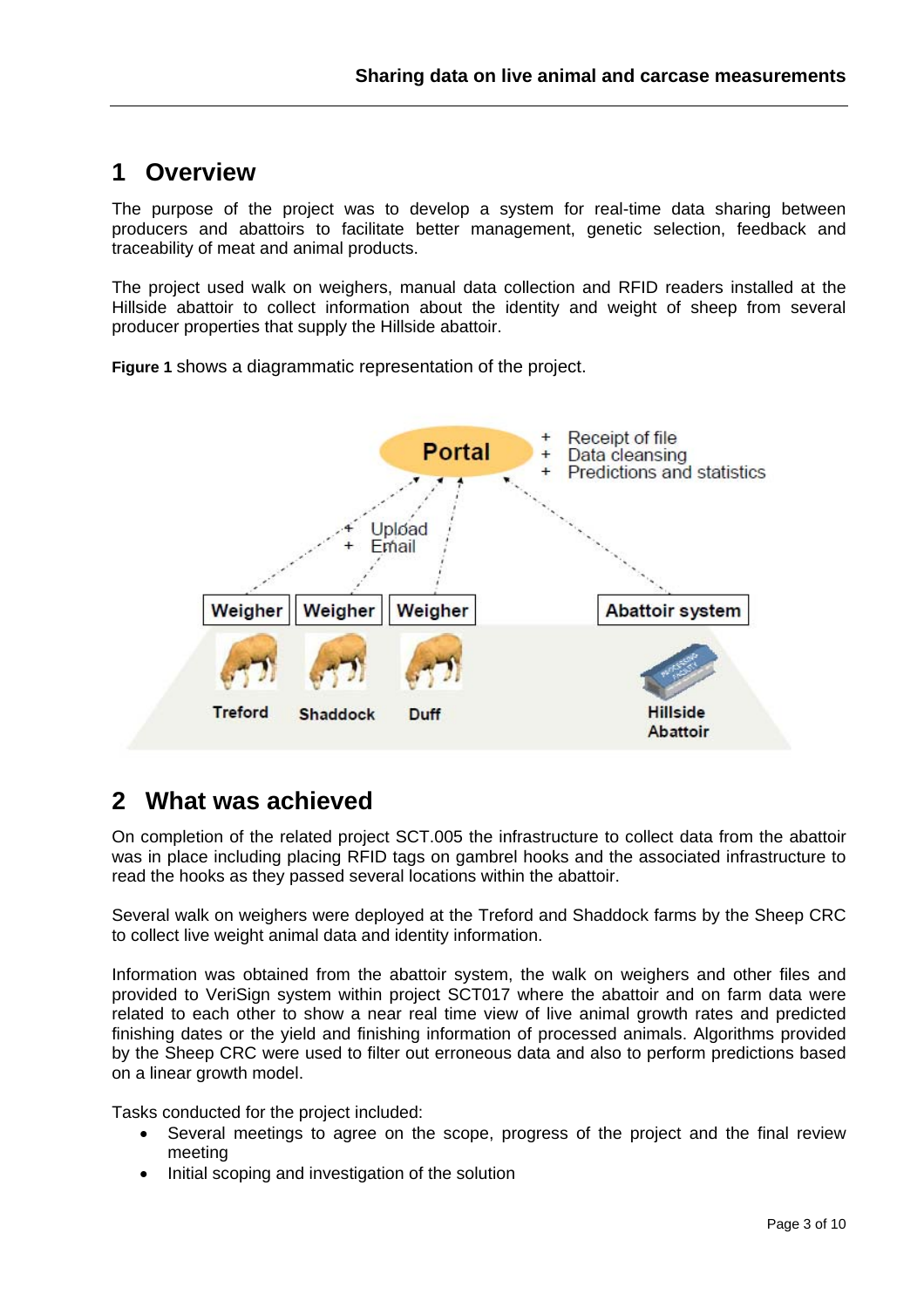- Development of a Data Specification document detailing (data collection points, data formats, data frequency, report screens).
- Designing and implementing a hosted data sharing system and portal including embodying the algorithms of the Sheep CRC to provide forward looking estimates of finishing dates and predictive weights
- Building functionality to receive information from farms or abattoirs at a unique email address and automatically relating this to the correct farm and abattoir. The same functionality was built to enable the uploading of files should a person so wish.
- Producing multiple online reports for viewing data (see Attachment A for example screenshots and reports available)
- The processing of over 719 animals and 1693 hooks and 15,400 observations from the Hillside Abattoir, Treford and Shaddock farms.
- Collection of data from farm and abattoir

## **3 Lessons Learned and Recommendations**

A number of lessons were learnt during the course of the project including:

#### **Getting information from the farm or the abattoir**

Information was not available as frequently as was expected to collect a large volume of viable data for further research and analysis. Approximately 20 files were received over the course of the project covering data from May to July. Making better business decisions about the management of animals is reliant on accurate data. Accurate data relies on frequent measurement and data collection. The process by which data was collected required manual intervention because of the need to double check abattoir data, and the need to dial in or visit the customer site to obtain data. Going forward we recommend that data is collected automatically without human intervention with the capacity for manual editing of the data after the fact.

#### **Accuracy of Walk on Weigher data**

The data obtained from walk on weighing often seemed to diverge from manual measurements taken at a similar time. There could be various reasons for this occurring including errors inherent in taking either measurement or even animal weight variances over a day. It is acknowledged that overall more frequent data collection will result in a more accurate picture of animal weight with time. We recommend further research is done in this area to ascertain the accuracy of walk on weighing devices compared to manual weighing and to educate the industry on the results.

#### **Inconsistent data formats**

The information collected from the farm was not in a consistent format. This meant that the system had to handle multiple different formats where the context of the information provided was not always clear. We recommend that a consistent data format standard is developed that software providers and walk on weigher manufacturers can configure their systems to provide a common data format by default.

#### **Proper configuration and set up of RFID infrastructure**

As data is being collected automatically it is very important that the system is configured and tested so that the right data is being recorded against the right animal or hook. This was a particular issue in the abattoir with the hook tags as more than one tag was in range of the reader at any one time. The system then needs to make sure it can determine the tag to which the data relates. This is particularly important at the abattoir because it is there that the tag on the animal is related to the tag on the gambrel to provide traceability. This issue also exists on farm as two or more animals can be in range of the reader. Another issue related to this is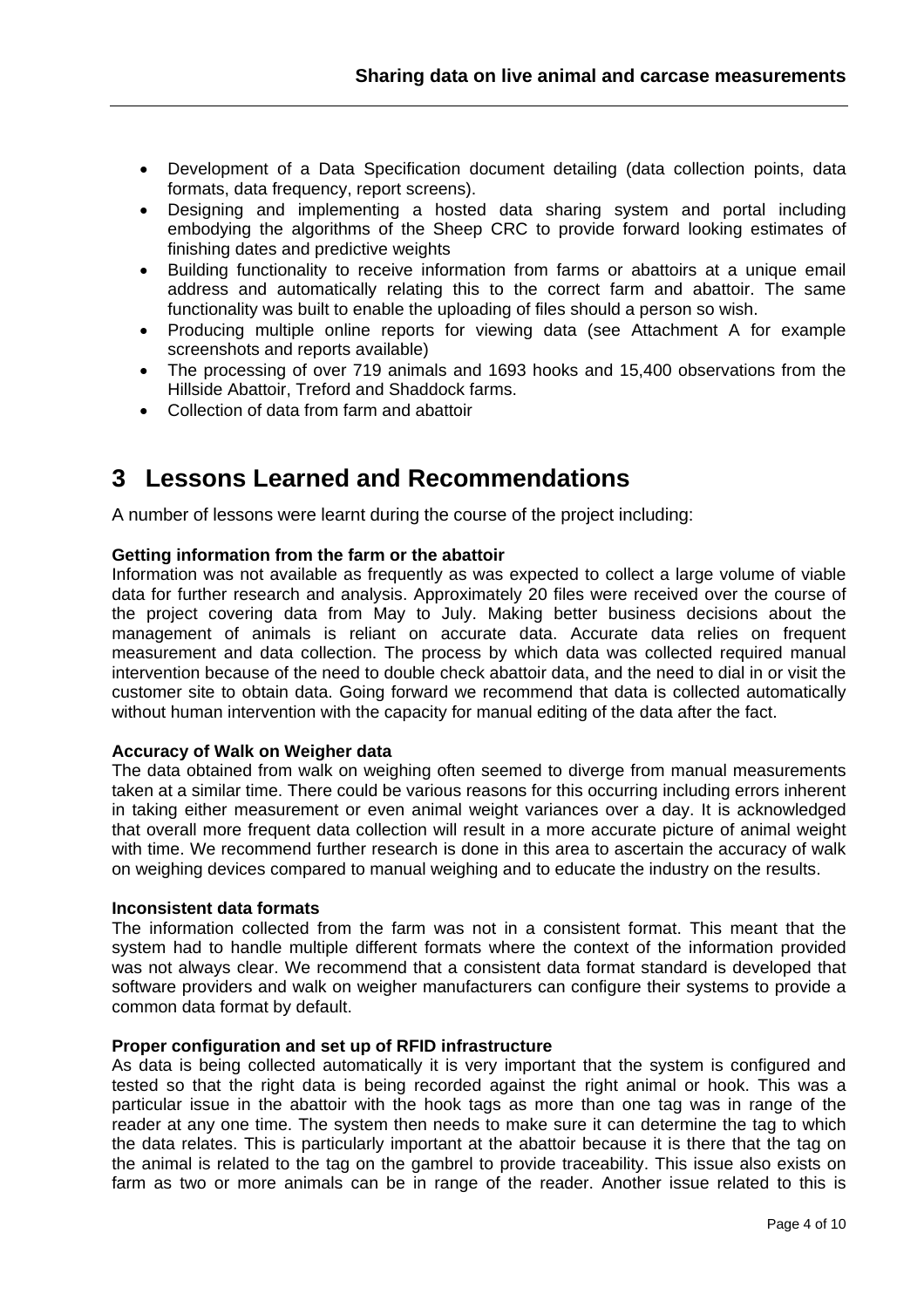configuring automatic collection devices to provide accurate dates and in the one date format. We recommend that a resource is available to help producers and the abattoir to ensure their remote data collecting devices are operational, correctly configured and tested.

#### **Accuracy of predictions using cleansed data**

The system developed performed predictions based both on the raw data received and also on a summary of that data cleaned using the Sheep CRC algorithms. It was originally believed that predictions based on summary data would be more accurate as they would exclude outliers. Anecdotal evidence showed that the more data points collected and used in the linear growth prediction the more accurate the resulting prediction. More research is recommended into whether it is necessary to screen data or just use all available data in the predictive model.

## **4 Conclusion**

The project provided a means to gain a working knowledge of the issues inherent in automatic data collection and the complexities of dealing with different systems on farm and at abattoir. Much of the functionality required to implement an industry wide solution has now been built and some of the underlying concepts tested.

A number of issues were identified that we believe can be addressed to provide a robust system to enable industry wide traceability of animals but also allowing producers and abattoirs to gain better insight into their business and greater productivity from their animals.

The objective to provide proof of concept by developing a system for real-time data sharing between producers and abattoirs to facilitate better management, genetic selection, feedback and traceability of meat and animal products was achieved.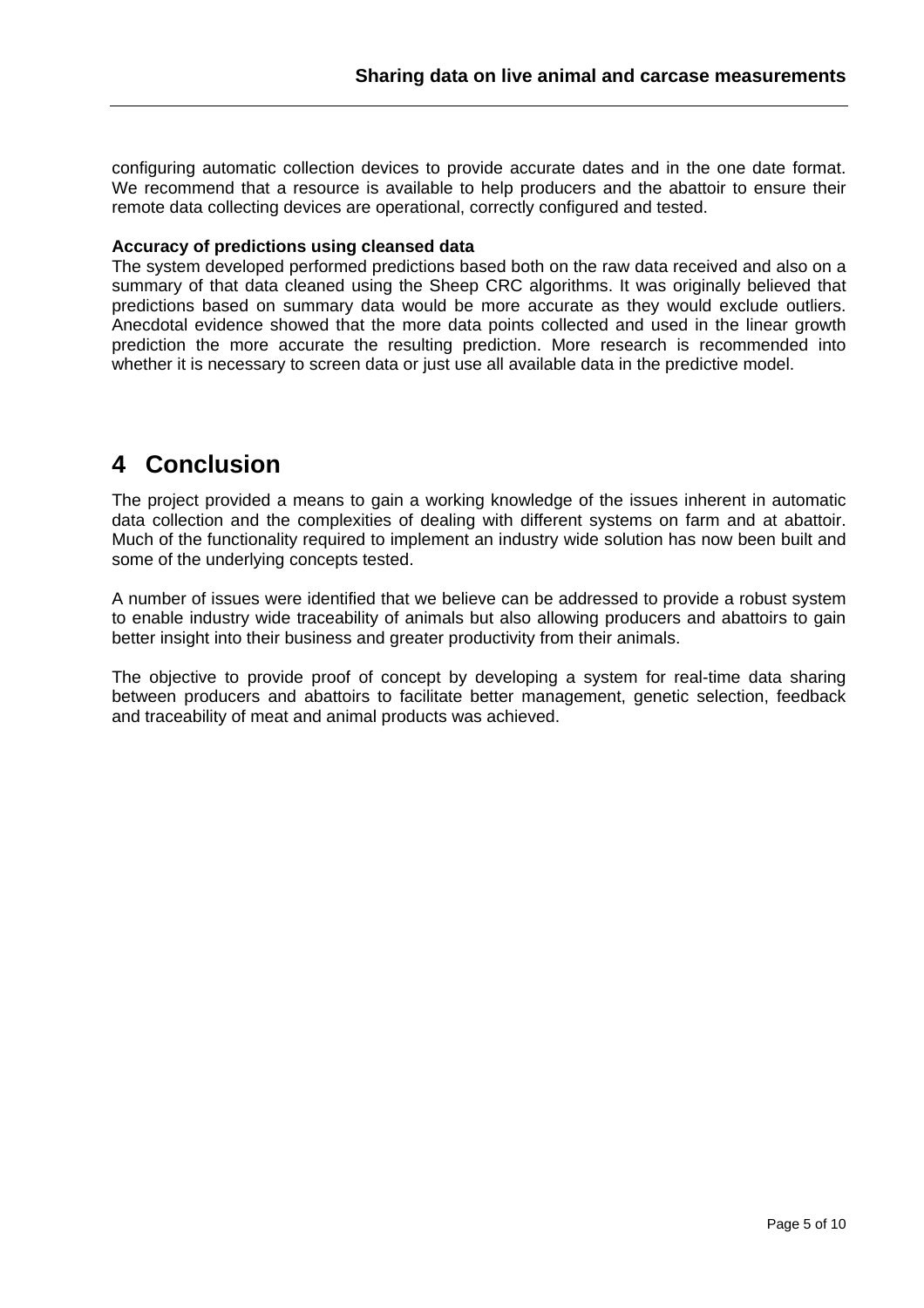## **5 Annexure**

The following reports are represented in this annexure:

- 1. Files Received Report
- 2. Welcome and Finishing Report
- 3. Individual Animal Report
- 4. Animal Observation Details Report

In all screens data that is underlined represents a link that will take the user to a further level of detail that is relevant in that context.

#### **5.1 Files received report**

This report shows the data a file was received, the number of unique animal IDs cited in that file, and the range of dates seen in that data file.

**VeriSign** Australia

# **Hillside**

Animals Home Observations Log out

# **More files**

| Date Recieved            | Animals Sighted   Date Range |                                          |
|--------------------------|------------------------------|------------------------------------------|
| 2006/05/18 13:20 EST 3   |                              | 2006/04/26 23:36 to 2006/04/27 07:51 EST |
| 2006/05/18 10:51 EST 3   |                              | 2006/04/25 23:22 to 2006/04/26 13:48 EST |
| 2006/05/17 11:14 EST 54  |                              | 2006/04/23 23:26 to 2006/04/24 07:23 EST |
| 2006/05/15 10:03 EST 82  |                              | 2006/05/10 07:02 to 2006/05/11 02:07 EST |
| 2006/05/15 10:03 EST 101 |                              | 2006/05/07 14:45 to 2006/05/10 06:31 EST |
| 2006/05/15 10:03 EST 54  |                              | 2006/05/10 06:05 to 2006/05/10 06:42 EST |
| 2006/05/11 16:52 EST 92  |                              | 2006/05/03 07:20 to 2006/05/04 01:11 EST |
| 2006/05/11 16:36 EST 92  |                              | 2006/05/03 07:20 to 2006/05/04 01:11 EST |
| 2006/05/02 12:04 EST 103 |                              | 2006/04/26 04:32 to 2006/05/01 13:57 EST |
| 2006/04/12 14:20 EST 65  |                              | 2005/11/14 23:23 to 2005/12/04 23:26 EST |
| 2006/04/12 12:44 EST 278 |                              | 2005/10/29 00:36 to 2005/11/11 05:21 EST |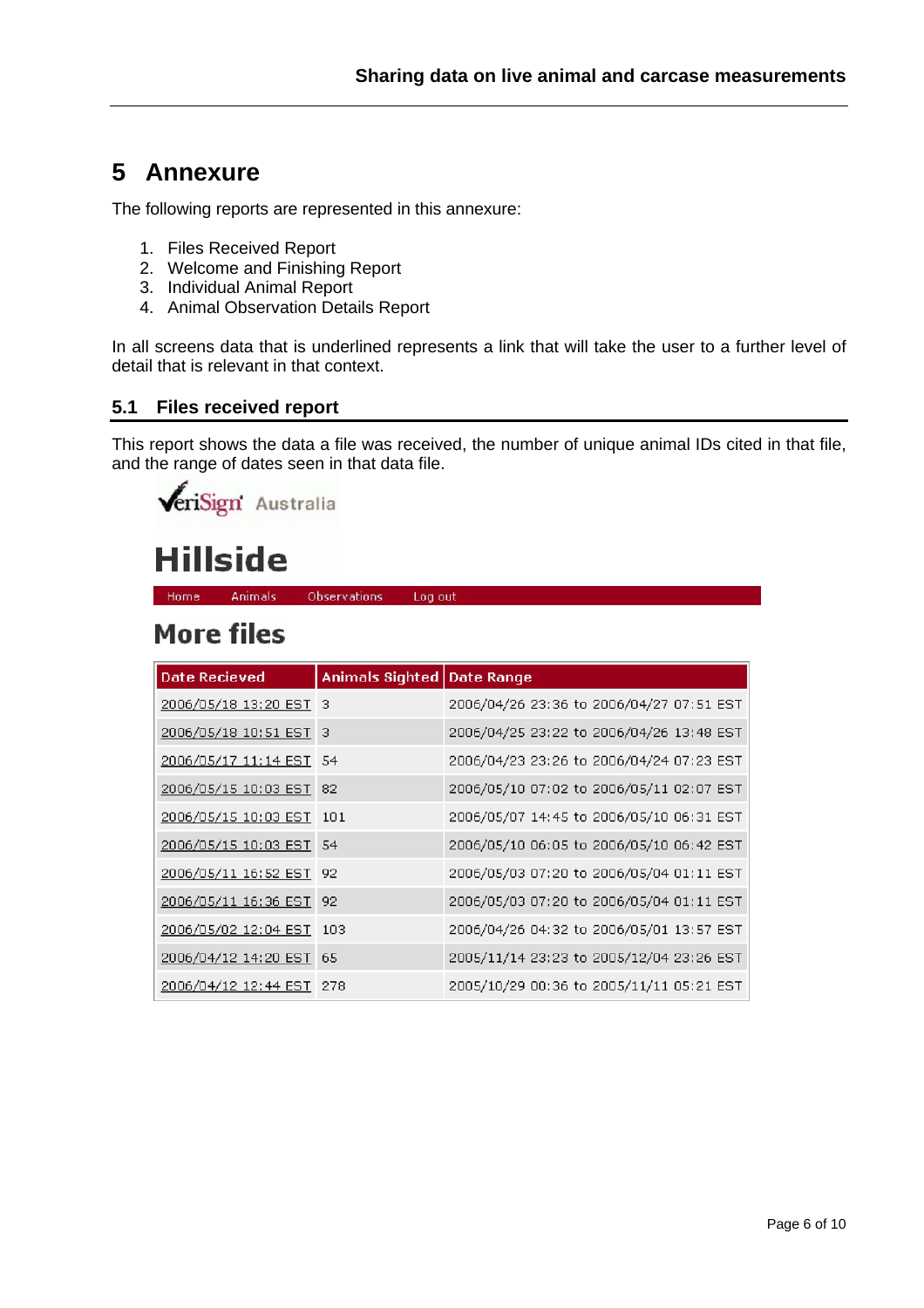#### **5.2 Welcome and Finishing Report**

This report depicts the five most recent files received as well as the number of animals that are predicted to reach the target weight (60kg) in a given number of weeks after the date the report was run. For example using the data below, there are 44 animals ready to be processed now, 2 will be ready in another week, 2 in two weeks time, etc.

# **Hillside**

| Home                    | Animals                | <b>Observations</b><br>Log out    |                                          |  |  |  |
|-------------------------|------------------------|-----------------------------------|------------------------------------------|--|--|--|
| Welcome<br>Recent Files |                        |                                   |                                          |  |  |  |
| <b>Date Recieved</b>    |                        | <b>Animals Sighted Date Range</b> |                                          |  |  |  |
|                         | 2006/05/19 15:53 EST 3 |                                   | 2006/05/04 23:21 to 2006/05/05 06:39 EST |  |  |  |
|                         | 2006/05/19 15:53 EST 3 |                                   | 2006/05/03 23:27 to 2006/05/04 07:44 EST |  |  |  |
|                         | 2006/05/19 14:19 EST 3 |                                   | 2006/05/01 23:25 to 2006/05/02 07:32 EST |  |  |  |
|                         | 2006/05/19 12:11 EST 3 |                                   | 2006/04/30 23:27 to 2006/05/01 07:44 EST |  |  |  |
|                         | 2006/05/19 10:47 EST 3 |                                   | 2006/04/27 23:22 to 2006/04/28 05:46 EST |  |  |  |

More files  $>>$ 

**Finishing Details** 

| Weeks $0$ $1$ $2$ $3$ $4$ $5$ $6$ $7$ $8$ $9$ |  |  |  |  |  |
|-----------------------------------------------|--|--|--|--|--|
| Number 44 2 2 2 1 3 0 2 2 2                   |  |  |  |  |  |

#### **5.3 Individual Animal Report**

This report shows information about a particular animal including the full history of weighing measurements taken. Depending on the current status of the animal (on farm or at abattoir) different information will be available to the user.

Calculated weights (where weights have been calculated based on a series of walk on weighing data over a period of time) are displayed in pink. The full data set which includes all observed instances of the animals can be seen by clicking on the raw data link.

#### 5.3.1 On Farm

In the case of animals still on farm, information about the target weight, current growth rate and predictions about the animal's growth and readiness will be displayed. These calculated values will not be displayed unless there are enough records to make a statistical prediction.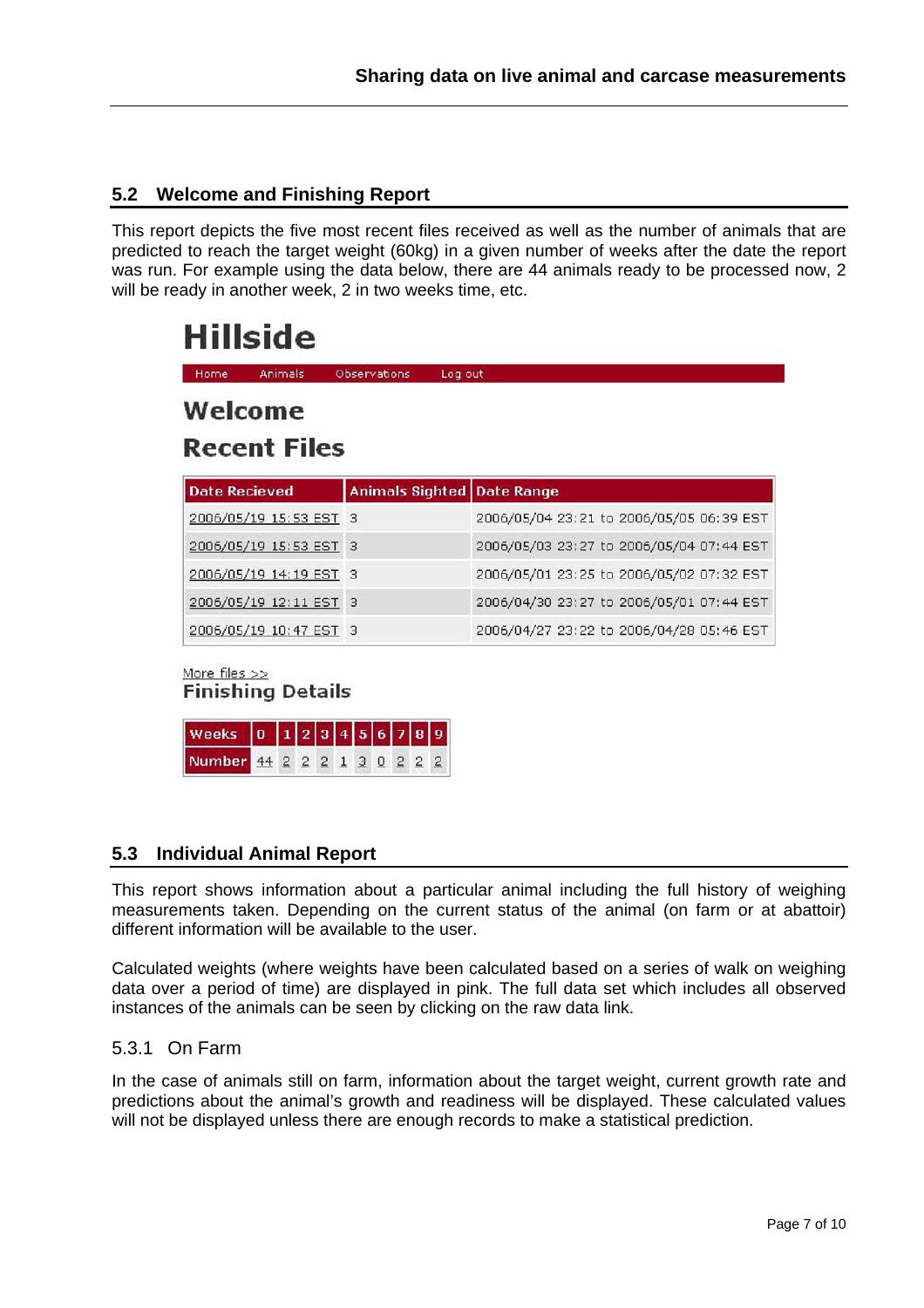#### 5.3.2 At Abattoir

In the case of animals that have been slaughtered the dressing percentage, date of slaughter and carcass weight is displayed.

This report also shows the ability to track and trace data between the farm and abattoir.

#### **On farm**

| 982009102613041                         |
|-----------------------------------------|
| 60 kg                                   |
| 128.23 grams/day                        |
| Target Weight Predicted date 2006-09-19 |
| 44.98 kg                                |
| Predicted Weight - 4 Weeks:<br>47.68kg  |
|                                         |

| Location | <b>Date and Time</b>                                 |      | Weight Details Type |                  |
|----------|------------------------------------------------------|------|---------------------|------------------|
|          | Producer Stockyard Thu May 18 04:19:00 EST 2006      | 45.0 | View                | Manual Weigh     |
|          | Producer Stockyard Wed May 10 13:50:00 EST 2006 45.0 |      | View                | Calculated (WOW) |
|          | Producer Stockyard Wed May 10 06:06:00 EST 2006 41.0 |      | View                | Manual Weigh     |
|          | Producer Stockyard Sun May 07 23:17:00 EST 2006      | 38.0 | View                | Calculated (WOW) |
|          | Producer Stockyard Wed May 03 07:36:00 EST 2006      | 47.0 | View                | Calculated (WOW) |
|          | Producer Stockyard Fri Apr 28 14:17:00 EST 2006      | 42.0 | View                | Calculated (WOW) |
|          | Producer Stockyard Thu Apr 27 10:45:00 EST 2006      | 40.0 | View                | Calculated (WOW) |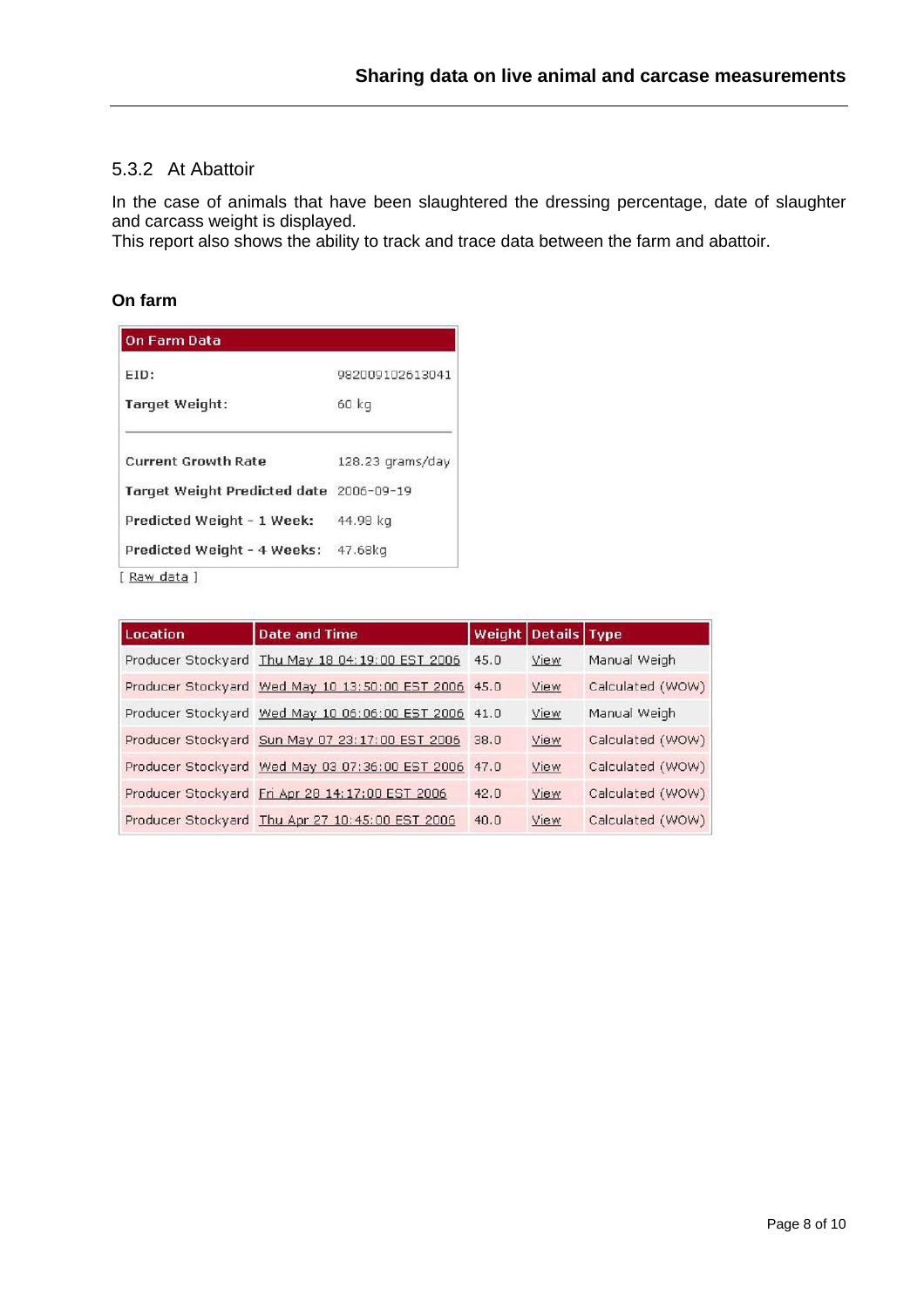## **At Abattoir**

| EID:                                       | 982009102065013              |
|--------------------------------------------|------------------------------|
| Target Weight:                             | 60 kg                        |
|                                            |                              |
|                                            |                              |
| <b>Slaughter information</b><br>Kill date: | Mon May 22 03:49:39 EST 2006 |
| Carcase weight:                            | 18.4                         |

| <b>Location</b>   | <b>Date and Time</b>                                 |      | Weight Details Type |                  |
|-------------------|------------------------------------------------------|------|---------------------|------------------|
| Hillside Abattoir | Wed May 24 14:14:15 EST 2006                         | 18.0 | View                | Manual Weigh     |
|                   | Producer Stockyard Thu May 18 04:25:00 EST 2006      | 46.0 | View                | Manual Weigh     |
|                   | Producer Stockyard Wed May 10 15:34:00 EST 2006 41.0 |      | View                | Calculated (WOW) |
|                   | Producer Stockyard Wed May 10 06:11:00 EST 2006 42.0 |      | View                | Manual Weigh     |
|                   | Producer Stockyard Mon May 08 23:59:00 EST 2006 47.0 |      | View                | Calculated (WOW) |
|                   | Producer Stockyard Wed May 03 23:11:00 EST 2006 46.0 |      | View                | Calculated (WOW) |
|                   | Producer Stockyard Fri Apr 28 21:52:00 EST 2006      | 39.0 | View                | Calculated (WOW) |
|                   | Producer Stockyard Wed Apr 26 09:07:00 EST 2006      | 46.0 | View                | Calculated (WOW) |